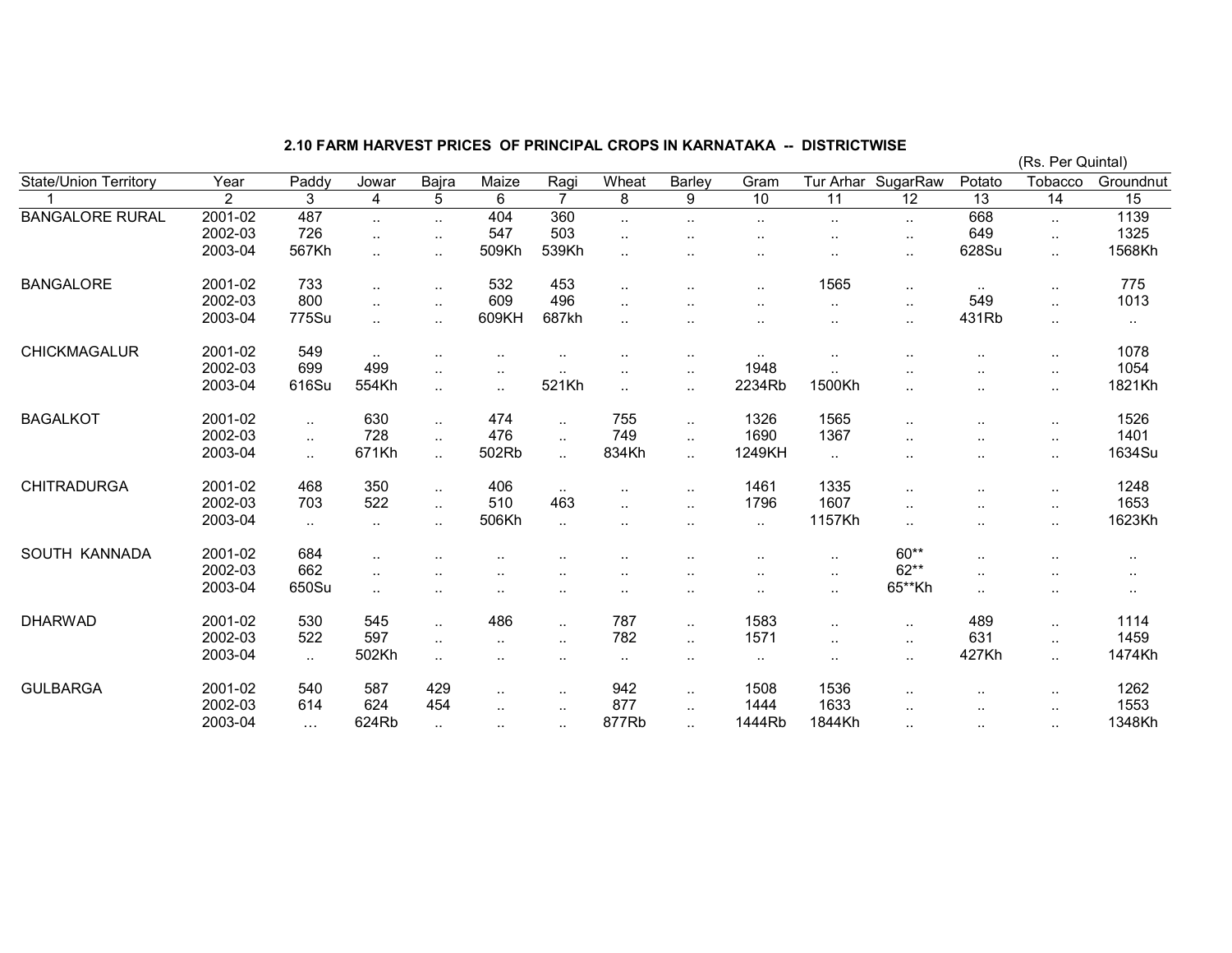|                              |                |       |               |                      |                      |                |               |                      |                      |                      |                    |           | (Rs. Per Quintal) |           |
|------------------------------|----------------|-------|---------------|----------------------|----------------------|----------------|---------------|----------------------|----------------------|----------------------|--------------------|-----------|-------------------|-----------|
| <b>State/Union Territory</b> | Year           | Paddy | Jowar         | Bajra                | Maize                | Ragi           | Wheat         | Barley               | Gram                 |                      | Tur Arhar SugarRaw | Potato    | Tobacco           | Groundnut |
|                              | $\overline{2}$ | 3     | 4             | 5                    | 6                    | $\overline{7}$ | 8             | 9                    | 10                   | $\overline{11}$      | $\overline{12}$    | 13        | 14                | 15        |
| <b>HASSAN</b>                | 2001-02        | 463   | $\ddotsc$     | $\ddotsc$            | $\ddot{\phantom{a}}$ | 331            | $\ddotsc$     | $\ddotsc$            | $\cdot$ .            | $\sim$               | $83**$             | 463       | 3622              | $\sim$    |
|                              | 2002-03        | 657   |               | $\ddot{\phantom{a}}$ | $\ddotsc$            | 368            | $\ldots$      | $\ddotsc$            | $\cdot$ .            | $\ddot{\phantom{1}}$ | $83**$             | 547       | 4420              | $\cdot$ . |
|                              | 2003-04        | ٠.    |               |                      |                      | 512Su          | $\ddotsc$     | $\cdot$ .            | $\ddot{\phantom{0}}$ | $\sim$               | $\sim$             | 412Kh     | 3963Su            | $\ldots$  |
| KODAGU                       | 2001-02        | 505   | $\ddotsc$     |                      |                      |                |               |                      |                      |                      |                    |           |                   | $\cdot$ . |
|                              | 2002-03        | 553   | $\sim$ $\sim$ |                      |                      | $\sim$         | $\sim$        | $\sim$               |                      |                      |                    |           |                   | $\cdots$  |
|                              | 2003-04        | 482Kh |               |                      |                      | $\ddotsc$      |               | $\sim$               | $\sim$ $\sim$        | $\sim$               |                    | ٠.        | $\sim$            |           |
| MANDYA                       | 2001-02        | 568   | $\ddotsc$     | $\ddotsc$            | $\sim$ $\sim$        | 433            | $\sim$ $\sim$ | $\cdot$ .            | $\sim$               | 2386                 |                    | $\sim$    | $\sim$            | 1941      |
|                              | 2002-03        | 616   |               |                      | $\sim$ $\sim$        | 549            | $\sim$        | $\cdot$ .            | $\sim$               | 2576                 |                    | $\sim$    | $\sim$            | 1944      |
|                              | 2003-04        | 624Su | $\ddotsc$     |                      |                      | 468Su          | $\ddotsc$     | $\cdot$ .            | $\sim$               | 2675Kh               |                    | $\ddotsc$ | $\ddotsc$         | 1433Kh    |
| <b>MYSORE</b>                | 2001-02        | 583   | 425           | $\ddotsc$            | 405                  | 406            | $\ddotsc$     | $\ddotsc$            | 2455                 | 1894                 | 88**               | $\ldots$  | 3867              | 844       |
|                              | 2002-03        | 599   | 452           | $\cdot$ .            | 512                  | 464            | $\cdot$ .     | $\sim$               | 2181                 | 1934                 | $83**$             | $\sim$    | 4377              | 1147      |
|                              | 2003-04        | 610Kh | 445Kh         | $\ddot{\phantom{a}}$ | 522Kh                | 554Kh          | $\ddotsc$     | $\ddotsc$            | 2085Rb               | 2167Kh               | 83**Kh             | $\ddotsc$ | 4070Su            | 1480Kh    |
| <b>RAICHUR</b>               | 2001-02        |       | 584           | 386                  | $\sim$ $\sim$        | $\sim$ $\sim$  | $\sim$ $\sim$ | $\ddotsc$            | 1466                 | 1476                 | $\cdot$ .          |           |                   | 1156      |
|                              | 2002-03        |       | 625           | 508                  |                      | $\sim$         | 1068          | $\ddotsc$            | 1627                 | 1452                 |                    |           | $\cdot$ .         | 1665      |
|                              | 2003-04        | н.    | 809Rb         | $\sim$               | $\sim$ $\sim$        | $\sim$         | $\cdots$      |                      | $\sim$               | $\sim$               |                    | $\sim$    | $\sim$            | 1902Su    |
| <b>SHIMOGA</b>               | 2001-02        | 542   | $\ddotsc$     | $\sim$               | 470                  | 501            | $\sim$ $\sim$ |                      | $\cdot$ .            | $\sim$               | $81**$             | $\sim$    | 3500              | 970       |
|                              | 2002-03        | 587   | $\ddotsc$     | $\cdot$ .            | 479                  | 615            | $\ddotsc$     | $\ddot{\phantom{0}}$ | $\cdot$ .            | $\sim$               | 68**               | $\ldots$  | 3199              | 1396      |
|                              | 2003-04        | 640Kh | $\cdot$ .     | $\cdot$ .            | 494Kh                | $\sim$         | $\sim$        | $\cdot$ .            | $\cdot$ .            | $\sim$               | 69**Kh             | $\ddotsc$ | 2724Su            | 1398Kh    |
| <b>TUMKUR</b>                | 2001-02        | 570   | $\ddotsc$     | $\sim$ $\sim$        | 464                  | 372            | $\sim$ $\sim$ | $\ddot{\phantom{a}}$ | $\ddotsc$            | $\cdot$ .            |                    | $\cdots$  | $\sim$            | 1226      |
|                              | 2002-03        | 573   | $\cdot$ .     | . .                  | 473                  | 480            | $\cdots$      |                      |                      |                      |                    | $\sim$    | $\sim$            | 1594      |
|                              | 2003-04        | 600Kh | $\ddotsc$     | $\cdot$ .            | 481Rb                | 513Kh          | $\ddotsc$     | $\ddotsc$            | $\sim$               | $\sim$               | $\cdot$ .          | $\sim$    | $\sim$            | 1681Kh    |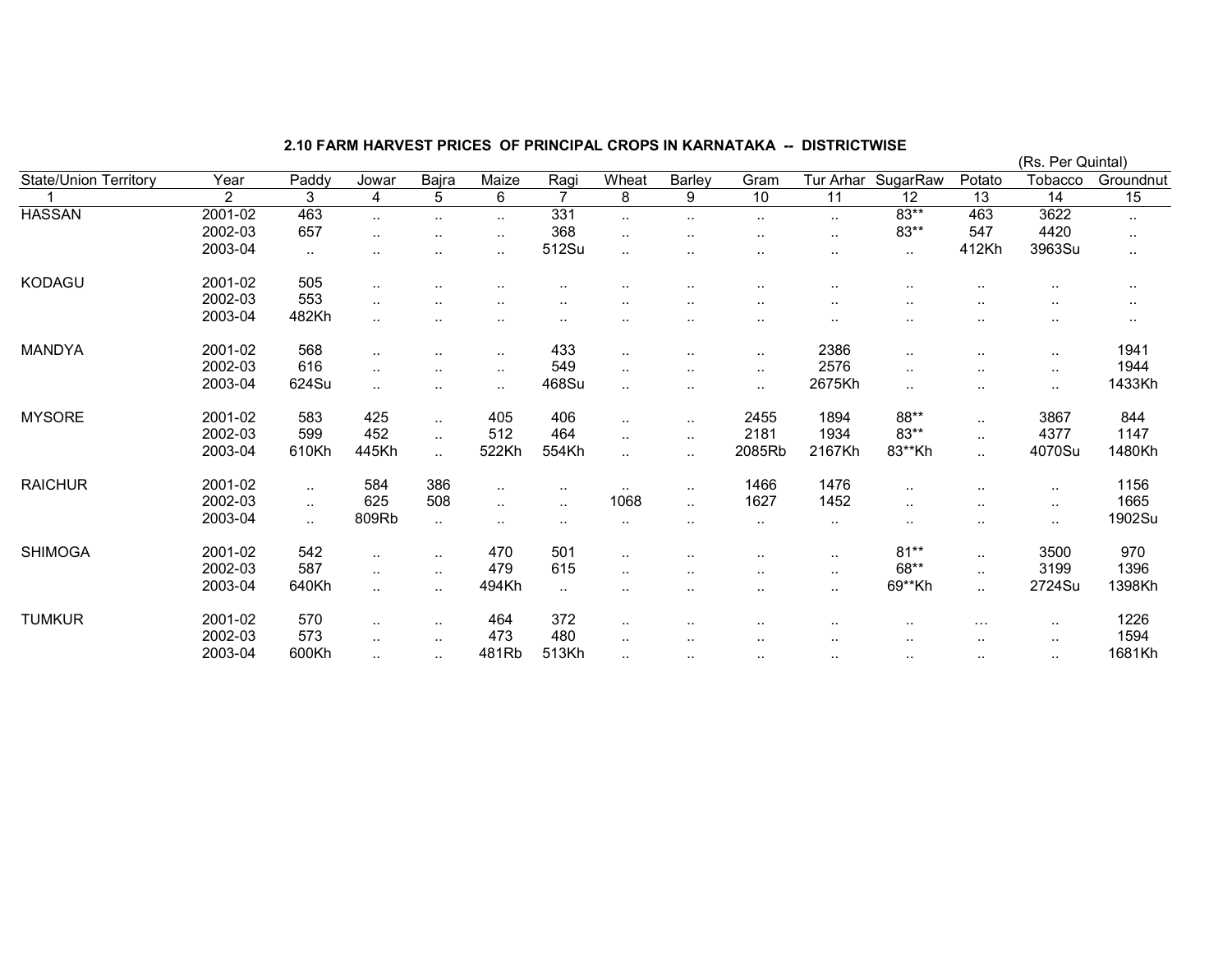|                              |                |                      |                      |           |                      |                |                      |                        |                        |                      |                 |                 | (Rs. Per Quintal)    |                 |
|------------------------------|----------------|----------------------|----------------------|-----------|----------------------|----------------|----------------------|------------------------|------------------------|----------------------|-----------------|-----------------|----------------------|-----------------|
| <b>State/Union Territory</b> | Year           | Paddy                | Jowar                | Bajra     | Maize                | Ragi           | Wheat                | Barley                 | Gram                   | Tur Arhar            | SugarRaw        | Potato          | Tobacco              | Groundnut       |
|                              | $\overline{2}$ | 3                    | 4                    | 5         | 6                    | $\overline{7}$ | 8                    | 9                      | 10                     | 11                   | $\overline{12}$ | $\overline{13}$ | $\overline{14}$      | $\overline{15}$ |
| <b>NORTH KANNADA</b>         | 2001-02        | 534                  | $\cdot$ .            | $\ddotsc$ |                      |                |                      | $\ddot{\phantom{a}}$   | $\cdot$ .              | $\ddotsc$            |                 | $\sim$          | $\cdot$ .            | $\sim$          |
|                              | 2002-03        | 535                  | $\ddot{\phantom{a}}$ |           |                      |                |                      |                        | $\ddotsc$              |                      |                 |                 |                      |                 |
|                              | 2003-04        | 591                  |                      |           |                      |                |                      |                        | $\ddot{\phantom{a}}$   |                      | $\cdot$ .       | $\ddotsc$       | $\sim$               | $\sim$ $\sim$   |
| <b>KOLAR</b>                 | 2001-02        | 513                  | $\cdot$ .            |           | $\sim$               | $\cdots$       |                      |                        | $\sim$ $\sim$          | $\sim$ $\sim$        |                 | 342             | $\sim$               | 1046            |
|                              | 2002-03        | 365                  | $\ddotsc$            |           | $\cdot$ .            | 414            | $\ddot{\phantom{a}}$ |                        |                        | $\ddot{\phantom{a}}$ | $\cdot$ .       | 343             | $\sim$ .             | 965             |
|                              | 2003-04        | 395Kh                |                      |           |                      | 417Su          | $\ddot{\phantom{a}}$ | $\ddot{\phantom{a}}$   | $\ddot{\phantom{a}}$   | $\ddot{\phantom{a}}$ | $\sim$          | 346Rb           | $\ddotsc$            | 987Kh           |
| <b>UDUPI</b>                 | 2001-02        | 568                  | $\cdot$ .            |           |                      |                |                      |                        | ٠.                     | $\ddotsc$            | $70**$          | $\ddotsc$       |                      | $\sim$ $\sim$   |
|                              | 2002-03        | 596                  | $\cdot$ .            |           |                      |                |                      | ٠.                     | $\cdot$ .              | $\ddotsc$            | $70**$          | $\ddotsc$       | $\cdot$ .            | $\cdot$ .       |
|                              | 2003-04        | 611                  | $\cdot$ .            | $\cdot$ . |                      |                |                      | $\cdot$ .              | $\cdot$ .              | $\sim$               |                 |                 | $\ddot{\phantom{a}}$ | $\cdot$ .       |
| <b>KOPPAL</b>                | 2001-02        | 625                  | 666                  | 459       | 453                  | $\sim$         | 737                  | $\ddotsc$              | 1414                   | 1392                 |                 |                 | $\cdot$ .            | 1191            |
|                              | 2002-03        | 875                  | 616                  | 489       | 515                  | $\ddotsc$      | 847                  | $\ddot{\phantom{a}}$   | 1443                   | 1563                 |                 |                 | $\sim$               | 1643            |
|                              | 2003-04        | $\ddotsc$            | 665Rb                | 494kh     | 483Kh                | $\ddotsc$      | 798Rb                | $\ddot{\phantom{a}}$   | 1369Kh                 | 1441Kh               |                 |                 | $\cdot$ .            | 1499Kh          |
| <b>HAVERI</b>                | 2001-02        | 522                  | 688                  | $\ddotsc$ | 492                  | $\sim$         | 642                  | $\sim$                 | $\ddotsc$              | $\sim$               | $\cdot$ .       | $\cdot$ .       | $\cdot$ .            | 1281            |
|                              | 2002-03        | 689                  | $\ddotsc$            | $\sim$    | 547                  | 516            | 703                  | $\ddot{\phantom{a}}$ . | 1425                   | 1138                 |                 |                 | $\sim$               | 1629            |
|                              | 2003-04        | 613Kh                | 706Rb                | $\ddotsc$ | 537Su                | 503Kh          | 804Rb                | $\ddot{\phantom{a}}$ . | 1387Rb                 | 1263Kh               | $\sim$ $\sim$   |                 | $\cdot$ .            | 1642Kh          |
| <b>GADAG</b>                 | 2001-02        |                      | 546                  | 379       | 481                  | $\ddotsc$      | 768                  | $\ddot{\phantom{a}}$   | 1473                   | 1117                 |                 |                 | $\cdot$ .            | 1358            |
|                              | 2002-03        | $\ddotsc$            | 561                  | $\ddotsc$ | $\ddot{\phantom{a}}$ | $\ddotsc$      | 806                  | $\ddot{\phantom{a}}$   | 1428                   | 1240                 |                 |                 | $\ddotsc$            | 1864            |
|                              | 2003-04        | $\ddot{\phantom{1}}$ | 705Rb                | $\cdot$ . | $\sim$ $\sim$        | $\cdot$ .      | 970Rb                | $\ddot{\phantom{a}}$   | 1345Rb                 | $\sim$               | . .             |                 | $\sim$               | 1624Su          |
| <b>DAVANGERE</b>             | 2001-02        | 625                  | 475                  | $\ddotsc$ | 507                  | 380            | $\ddotsc$            |                        | $\cdot$ .              | $\ddotsc$            |                 | $\cdot$ .       | $\cdot$ .            | 1266            |
|                              | 2002-03        | 609                  | 556                  | $\ddotsc$ | 550                  | 487            | $\ddotsc$            | $\ddot{\phantom{a}}$   | $\sim$                 | 2088                 |                 |                 | $\cdot$ .            | 1522            |
|                              | 2003-04        | 619Kh                | 519Su                | $\ddotsc$ | 500Kh                | 460Su          | $\ddot{\phantom{a}}$ | $\ddotsc$              | $\ddot{\phantom{a}}$ . | 2845Kh               |                 |                 | $\cdot$ .            | 1720Su          |
| CHAMRAJNAGAR                 | 2001-02        | $\sim$               | 398                  | $\sim$    | 368                  | 390            | $\sim$               | $\cdot$ .              | 1606                   | $\sim$               | . .             | $85**$          | $\sim$               | 988             |
|                              | 2002-03        |                      | 359                  | 488       | 482                  | 463            | $\ddotsc$            | $\ddotsc$              | 1679                   | $\ddotsc$            |                 | $\ddotsc$       | $\cdot$ .            | 1396            |
|                              | 2003-04        | 528Kh                | 545Kh                | 483Kh     | 489Su                | 488Rb          | $\cdot$ .            | $\sim$                 | 1812Rb                 | 2677Kh               |                 | $\sim$          | $\ldots$             | 1686Su          |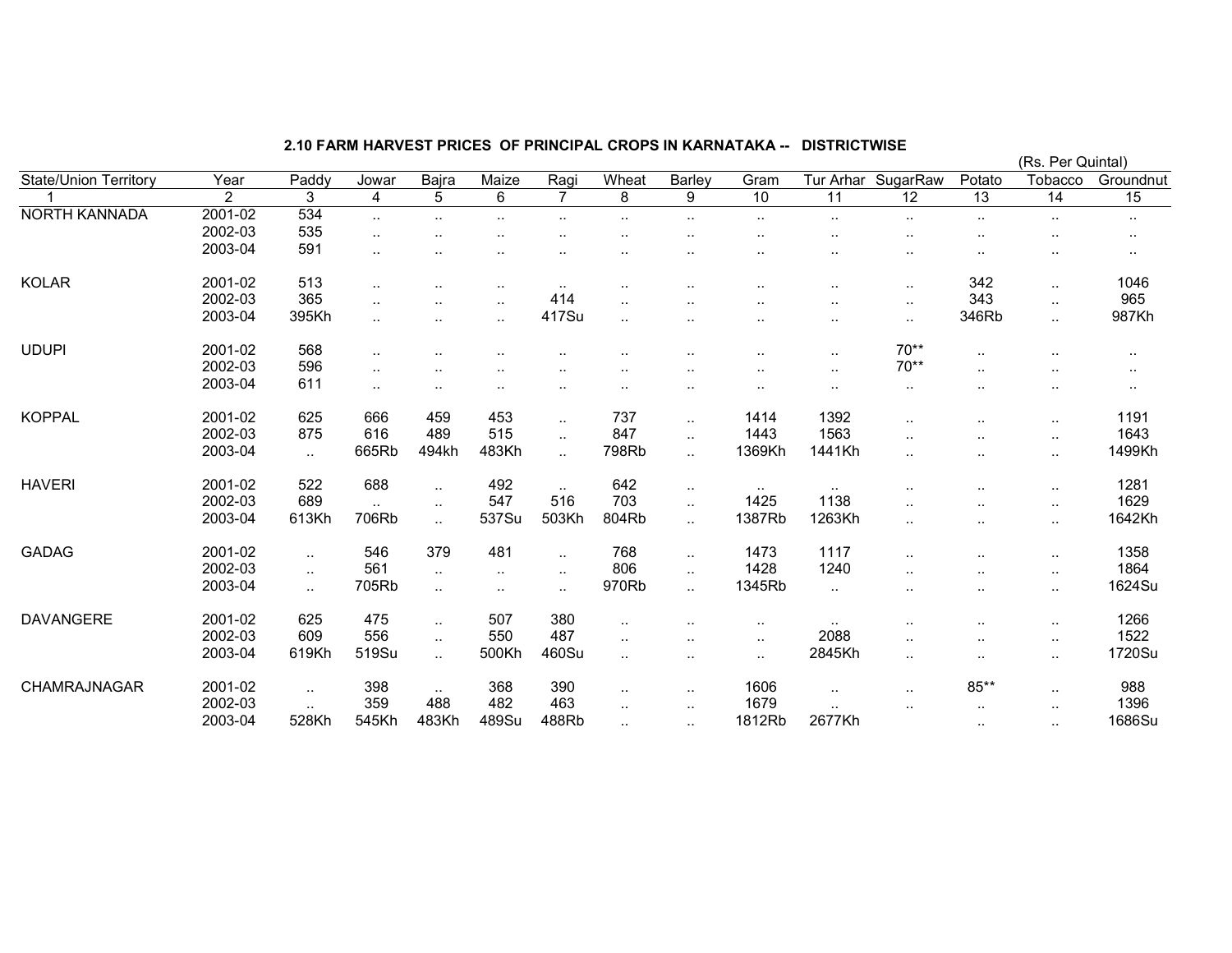(Rs. Per Quintal)w Potato Tobacco Groundnut State/Union Territory Year Paddy Jowar Bajra Maize Ragi Wheat Barley Gram Tur Arhar SugarRaw<br>11 12 1 2 3 4 5 6 7 8 9 10 11 12 13 14 15 1220 BELGAUM 2001-02 576 420 .. 506 .. 750 .. 1100 .. 820 .. 1220 1201 2002-03 624 506 525 529 .. 873 .. 1470 .. .. 583 .. 1201 1591Kh 2003-04 719Kh 638Kh 600Kh 555Su ... 975Rb ... 1975Rb ... ... ... 436Rb ... 1591Kh BELLARY 2001-02 538 419 417 411 331 826 .. 1568 1506 .. .. .. 1210 1341 2002-03 .. 535 430 496 366 860 .. .. 1459 .. 485 .. 1341 1608Kh 2003-04 800Kh 549Su 553Rb 489Kh 553Rb 827Rb ... 1296Rb 1656Kh ... ... ... ... ... 1608Kh BIDAR 2001-02 496 690 312 .. .. 656 .. 1428 1430 .. .. .. 1344 1895 2002-03 516 .. 421 .. .. 656 .. 1463 1549 .. .. .. 1895 1877Su 2003-04 534Kh .. .. .. .. 857Rb .. .. 1841Kh .. .. .. 1877Su BIJAPUR 2001-02 .. 624 .. 499 .. 780 ... 1550 .. .. ... 1330 1589 2002-03 .. 598 .. 694 .. 797 .. 1515 1385 .. .. .. 1589 1710Kh 2003-04 ... 857Su ... 536Su ... 890Rb ... 1425Rb 1800Kh ... ... ... ... 1710Kh **KARNATAKA** 2001-02 554 428 385 439 786 1457 1539 83\*\* 463 3838 1181 1501 (STATE WEIGHTED AVERAGE) 2002-03 698 534 498 462 481 835 .. 1501 1616 77\*\* 550 4377 1501 2003-04 550Kh 475Rb 409Kh 302Su 436Kh 841Kh .. 1238Kh 1710Kh .. 359Kh 2695Kh 1274Kh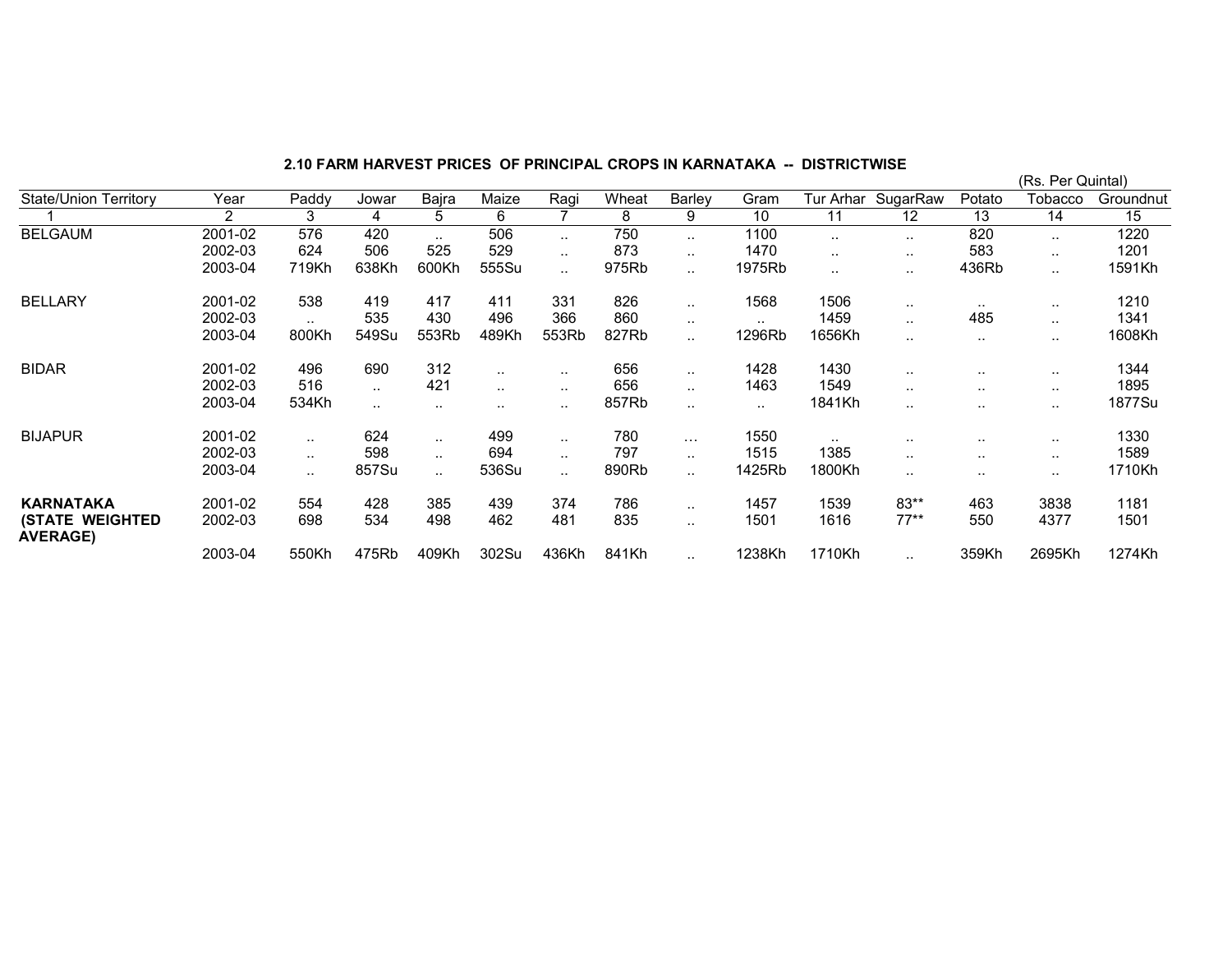|                              |                |                      |                  |                      |                              |               |           |                      |                      |                      |                      |               | (RS. Per Quintal)    |                      |
|------------------------------|----------------|----------------------|------------------|----------------------|------------------------------|---------------|-----------|----------------------|----------------------|----------------------|----------------------|---------------|----------------------|----------------------|
| <b>State/Union Territory</b> | Year           |                      | RapeSeed Sesamum |                      | Linseed CasterSeed Sunflower |               | Cotton    | Coconut<br>No1000    | Arecanut             | Pepper               | Ginger<br>Dry        | Chilly<br>Dry | Turmeric             | Cashewnut            |
| $\mathbf 1$                  | $\overline{2}$ | 16                   | 17               | 18                   | 19                           | 20            | 21        | 22                   | 23                   | 24                   | 25                   | 26            | 27                   | 28                   |
| <b>BANGALORE RURAL</b>       | 2001-02        | $\ddotsc$            | $\ddotsc$        | $\ddot{\phantom{a}}$ | $\ddot{\phantom{a}}$         | $\ddotsc$     |           | $\ddotsc$            | $\ddotsc$            | $\sim$               | $\cdot$ .            |               | $\cdot$ .            | $\sim$               |
|                              | 2002-03        |                      |                  |                      |                              |               |           |                      |                      | $\sim$               |                      |               | ٠.                   | $\sim$               |
|                              | 2003-04        | $\cdot$ .            |                  |                      |                              |               |           |                      | $\ddotsc$            | $\sim$               |                      |               | ٠.                   | $\ddotsc$            |
| <b>BANGALORE</b>             | 2001-02        | $\cdot$ .            |                  |                      | ٠.                           | $\sim$ $\sim$ |           | $\ddot{\phantom{0}}$ | $\ddotsc$            | $\ddotsc$            |                      |               |                      | $\sim$               |
|                              | 2002-03        | . .                  |                  |                      |                              | $\sim$        |           |                      |                      |                      |                      |               |                      | $\cdot$ .            |
|                              | 2003-04        | $\ddotsc$            |                  |                      |                              | 1700Kh        | $\sim$    | $\sim$               | $\cdot$ .            | $\ddot{\phantom{0}}$ |                      | . .           | . .                  | $\ddot{\phantom{a}}$ |
| CHICKMAGALUR                 | 2001-02        | $\ldots$             | 1303             |                      |                              | $\ddotsc$     | 3541      | 3499                 | $\ddot{\phantom{a}}$ | $\sim$               | $\cdot$ .            | $\ldots$      |                      | $\cdot$ .            |
|                              | 2002-03        |                      | 1333             |                      |                              |               |           | 6344                 |                      |                      |                      | 3321          |                      |                      |
|                              | 2003-04        | $\ddot{\phantom{a}}$ | 2713.KH          | $\ddotsc$            |                              | $\cdot$ .     | $\sim$    | 6704Su               | $\ddot{\phantom{a}}$ | $\cdot$ .            | $\cdot$ .            | 3679Kh        | $\ddotsc$            | $\ddot{\phantom{a}}$ |
|                              |                | Ω.                   |                  | $\ddotsc$            |                              | $\ddotsc$     | $\ddotsc$ |                      | $\ddotsc$            | $\ddotsc$            | $\ldots$             |               | $\ddot{\phantom{a}}$ | $\ddot{\phantom{a}}$ |
| <b>BAGALKOT</b>              | 2001-02        | $\ddotsc$            | 1908             | 1300                 | $\ddotsc$                    | 1308          | 1336      | $\ddotsc$            | $\ddot{\phantom{a}}$ | $\cdot$ .            | $\ldots$             | 4282          | $\ddotsc$            | ٠.                   |
|                              | 2002-03        | $\ddotsc$            | $\ddotsc$        | 1556                 | $\ddotsc$                    | 1548          | 1875      | $\cdot$ .            |                      |                      | $\cdot$ .            | 3158          |                      | $\sim$               |
|                              | 2003-04        | $\cdot$ .            | $\ddotsc$        |                      | ٠.                           | 1643Rb        | 2013Su    | $\ddot{\phantom{a}}$ |                      |                      | $\ddot{\phantom{0}}$ |               |                      | $\sim$ $\sim$        |
| <b>CHITRADURGA</b>           | 2001-02        | $\cdot$ .            |                  |                      | ٠.                           | 1188          | 1635      | $\cdot$ .            |                      | $\cdot$ .            | $\cdot$ .            | $\sim$        | $\sim$               | $\sim$               |
|                              | 2002-03        | $\ddot{\phantom{a}}$ |                  |                      |                              | 1675          | 2240      | $\ddot{\phantom{a}}$ | ٠.                   | $\cdot$ .            | $\cdot$ .            | 2504          |                      | $\sim$               |
|                              | 2003-04        |                      |                  |                      |                              | 1517Kh        |           |                      |                      |                      |                      |               |                      |                      |
|                              |                | $\cdot$ .            |                  | $\cdot$ .            | $\cdot$                      |               | $\sim$    | $\cdot$ .            | ٠.                   | $\cdot$ .            | $\cdot$ .            | $\sim$ $\sim$ | $\cdot$ .            | $\cdot$ .            |
| SOUTH KANNADA                | 2001-02        | $\ddotsc$            |                  |                      |                              | $\cdot$ .     | $\sim$    | 5015                 | 4883                 | 7360                 | 903                  | 4947          | 1938                 | 2496                 |
|                              | 2002-03        | $\ddotsc$            |                  |                      |                              | $\cdot$ .     | $\sim$    | 5756                 | 6099                 | 6828                 | 963                  | 5128          | 1863                 | 3224                 |
|                              | 2003-04        | . .                  |                  |                      |                              | $\cdot$ .     | $\ldots$  | 8447Su               | 5684Su               | 7041Su               | 1223Su               | 5428Su        | 1850Su               | 3108Su               |
| <b>DHARWAD</b>               | 2001-02        | $\ddot{\phantom{a}}$ |                  |                      |                              | $\sim$        | 1749      | $\cdot$ .            |                      | $\cdot$ .            | $\cdot$ .            | 3246          | $\ddotsc$            | $\sim$               |
|                              | 2002-03        | $\ddot{\phantom{a}}$ |                  |                      |                              | $\cdot$ .     | 2076      | $\cdot$ .            |                      | $\ddot{\phantom{1}}$ | $\cdots$             | 2592          | ٠.                   | $\sim$               |
|                              | 2003-04        |                      |                  | $\cdot$ .            |                              | $\ddotsc$     | 2892Su    | $\cdot$ .            |                      |                      | $\cdot$ .            | 3493Kh        | $\ddotsc$            |                      |
|                              |                |                      |                  |                      |                              |               |           |                      | $\sim$               | $\sim$               |                      |               |                      | $\sim$               |
| <b>GULBARGA</b>              | 2001-02        | $\ldots$             | 1860             | $\ddotsc$            | 1100                         | 1267          | 1544      | $\cdot$ .            |                      |                      | $\cdot$ .            | 3465          | $\cdot$ .            | $\sim$               |
|                              | 2002-03        | $\ddotsc$            | 2161             | $\ddotsc$            |                              | 1497          | 2212      | $\cdot$ .            | ٠.                   | $\ddotsc$            | $\cdot$ .            | 4050          |                      | $\cdot$ .            |
|                              | 2003-04        | $\cdot$ .            | 2461Kh           | $\ddotsc$            | 2061Rb                       | 1431Kh        | 2058Su    | $\sim$ $\sim$        | $\sim$               | $\cdot$ .            | $\sim$               | 4382Kh        | $\ddotsc$            | $\sim$               |

(Rs. Per Quintal)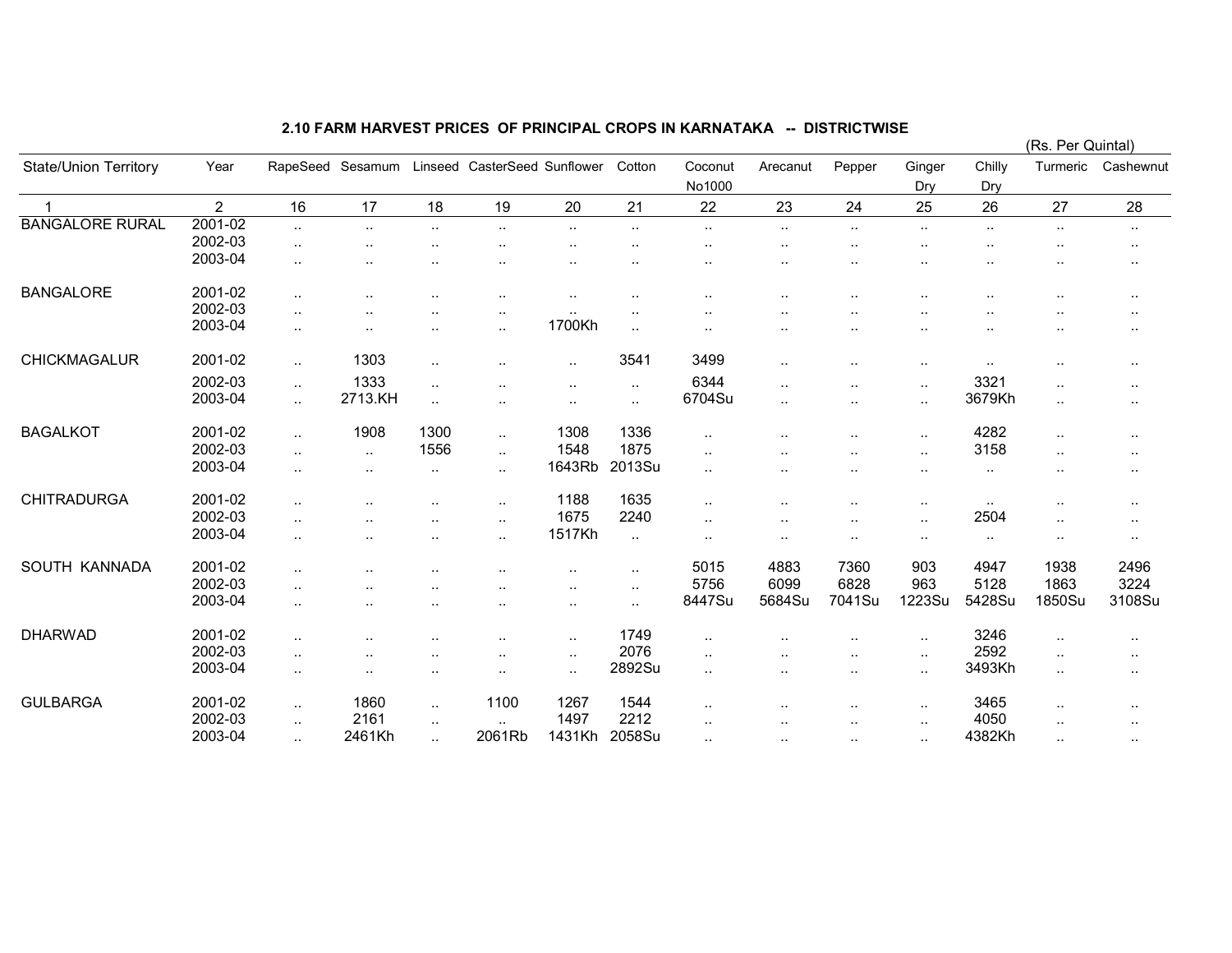|                       |                |           |                          |                      |                      |               |           |                      |                      |                      |                      |               | (Rs. Per Quintal)    |                      |
|-----------------------|----------------|-----------|--------------------------|----------------------|----------------------|---------------|-----------|----------------------|----------------------|----------------------|----------------------|---------------|----------------------|----------------------|
| State/Union Territory | Year           |           | RapeSeed Sesamum Linseed |                      | CasterSeed Sunflower |               | Cotton    | Coconut<br>No1000    | Arecanut             | Pepper               | Ginger<br>Dry        | Chilly<br>Dry | Turmeric             | Cashewnut            |
|                       | $\overline{2}$ | 16        | 17                       | 18                   | 19                   | 20            | 21        | 22                   | 23                   | 24                   | 25                   | 26            | 27                   | 28                   |
| <b>HASSAN</b>         | 2001-02        | $\cdot$ . | 2133                     | $\ldots$             | 1054                 | 1081          | $\sim$    | 3491                 |                      | $\sim$               | $\sim$               |               | $\sim$               | $\cdot$ .            |
|                       | 2002-03        | $\ddotsc$ | 2338                     | $\ddotsc$            | 1269                 | 1085          | ٠.        | 4952                 | $\ddotsc$            | $\ddot{\phantom{0}}$ |                      |               | $\sim$               | $\sim$               |
|                       | 2003-04        | $\sim$    | $\sim$                   | $\sim$               | $\cdots$             | $\cdot$ .     | $\sim$    | 6042Kh               | $\sim$               | $\sim$               |                      |               | $\sim$               | $\ddot{\phantom{1}}$ |
| KODAGU                | 2001-02        | $\sim$    | $\sim$                   |                      |                      | $\sim$        |           | $\cdots$             | $\cdot$ .            | 8575                 | $\cdot$ .            | $\sim$        | $\cdot$ .            | 3019                 |
|                       | 2002-03        | $\ldots$  | $\cdot$ .                | $\sim$               |                      |               | $\cdot$ . | $\sim$ $\sim$ $\sim$ | $\sim$               | 7326                 | $\cdot$ .            |               | $\cdot$ .            | 2813                 |
|                       | 2003-04        | $\ldots$  | $\ddotsc$                | $\cdot$ .            | $\ddotsc$            |               |           | $\cdot$ .            | $\cdot$ .            | 6889Su               | $\ddotsc$            |               | $\cdot$ .            | 3569Su               |
| <b>MANDYA</b>         | 2001-02        | $\ddotsc$ | 1560                     | $\ldots$             | 1275                 | $\ddotsc$     |           | 3959                 | $\ddotsc$            | $\ddotsc$            | $\cdot$ .            | 3330          | $\ddot{\phantom{a}}$ | 4928                 |
|                       | 2002-03        | $\sim$    | 2176                     | $\sim$               | 1417                 | $\ddotsc$     |           | $\sim$               |                      | $\sim$               | $\sim$               | 3730          | $\sim$               | $\sim$               |
|                       | 2003-04        | $\ddotsc$ | 2712Kh                   | $\ddotsc$            | 833Kh                | $\ddotsc$     | $\cdot$ . | $\cdot$ .            |                      | $\sim$               | $\ldots$             | 3986Kh        | $\ddot{\phantom{a}}$ | $\sim$               |
| <b>MYSORE</b>         | 2001-02        | $\sim$    | 1825                     | $\ldots$             | 1274                 | 909           | 1979      | 3820                 | $\ddot{\phantom{a}}$ |                      | $\ddotsc$            | 2975          | $\ddot{\phantom{a}}$ | $\sim$               |
|                       | 2002-03        | $\ddotsc$ | 2005                     | $\ldots$             | 1329                 | $\ddotsc$     | $\sim$    | 5535                 | $\cdot$ .            | $\sim$               | $\sim$               | 3188          | $\sim$               | $\sim$               |
|                       | 2003-04        | $\ddotsc$ | 2117Kh                   | $\ddot{\phantom{a}}$ | 1730Kh               | 1195Kh        | $\ddotsc$ | 5520Su               | $\cdot$ .            |                      | $\ddot{\phantom{a}}$ | 4183Kh        | $\ddotsc$            | $\sim$               |
| <b>RAICHUR</b>        | 2001-02        | $\sim$    | 1760                     | $\cdot$ .            | $\sim$               | 1352          | 1501      | $\cdot$ .            |                      | $\sim$               |                      |               | $\cdot$ .            | $\cdot$ .            |
|                       | 2002-03        | $\ddotsc$ | 2510                     | $\ddotsc$            | $\sim$               | 1627          | 2015      | $\sim$               | $\cdot$ .            | $\ddot{\phantom{a}}$ |                      |               | $\ddot{\phantom{a}}$ | $\ddot{\phantom{1}}$ |
|                       | 2003-04        | $\sim$    | $\cdot$ .                | $\sim$               | $\sim$               | 1710Su        | 2329Su    | $\cdot$ .            |                      | $\sim$               | $\sim$ $\sim$        |               | $\sim$               | $\cdot$ .            |
| <b>SHIMOGA</b>        | 2001-02        | $\ldots$  |                          |                      |                      | $\ddotsc$     | 1865      | 4203                 | 8850                 | 7162                 | $\sim$               | 4008          | $\cdot$ .            | $\sim$               |
|                       | 2002-03        | $\sim$    | $\sim$                   | $\cdot$ .            | . .                  | $\cdot$ .     | $\cdot$ . | 4697                 | 9712                 | 8107                 | 1453                 | 3475          | $\cdot$ .            | $\sim$               |
|                       | 2003-04        | $\sim$    | . .                      |                      | $\cdot$ .            | $\sim$ $\sim$ | $\sim$    | 7275Su               | 8258Su               | 7588Su               | $\ldots$             | 4189Kh        | $\sim$               |                      |
| <b>TUMKUR</b>         | 2001-02        | $\cdot$ . |                          | $\sim$               |                      |               |           | 3167                 | 6883                 | $\sim$               | $\sim$               | 2706          | $\cdot$ .            |                      |
|                       | 2002-03        | $\ddotsc$ | $\sim$                   |                      |                      | $\sim$<br>    | $\sim$    | 3776                 | 7318                 |                      | $\cdot$ .            | 2862          |                      | $\sim$               |
|                       | 2003-04        |           |                          |                      |                      |               |           | 4904Su               | 6850Su               | $\sim$               |                      | 3025Kh        | $\cdot$ .            | $\ddotsc$            |
|                       |                | $\sim$    | $\sim$                   | $\sim$               | $\cdot$ .            | $\sim$        | $\sim$    |                      |                      | $\sim$               | $\cdot$ .            |               | $\sim$               | $\sim$               |

(Rs. Per Quintal)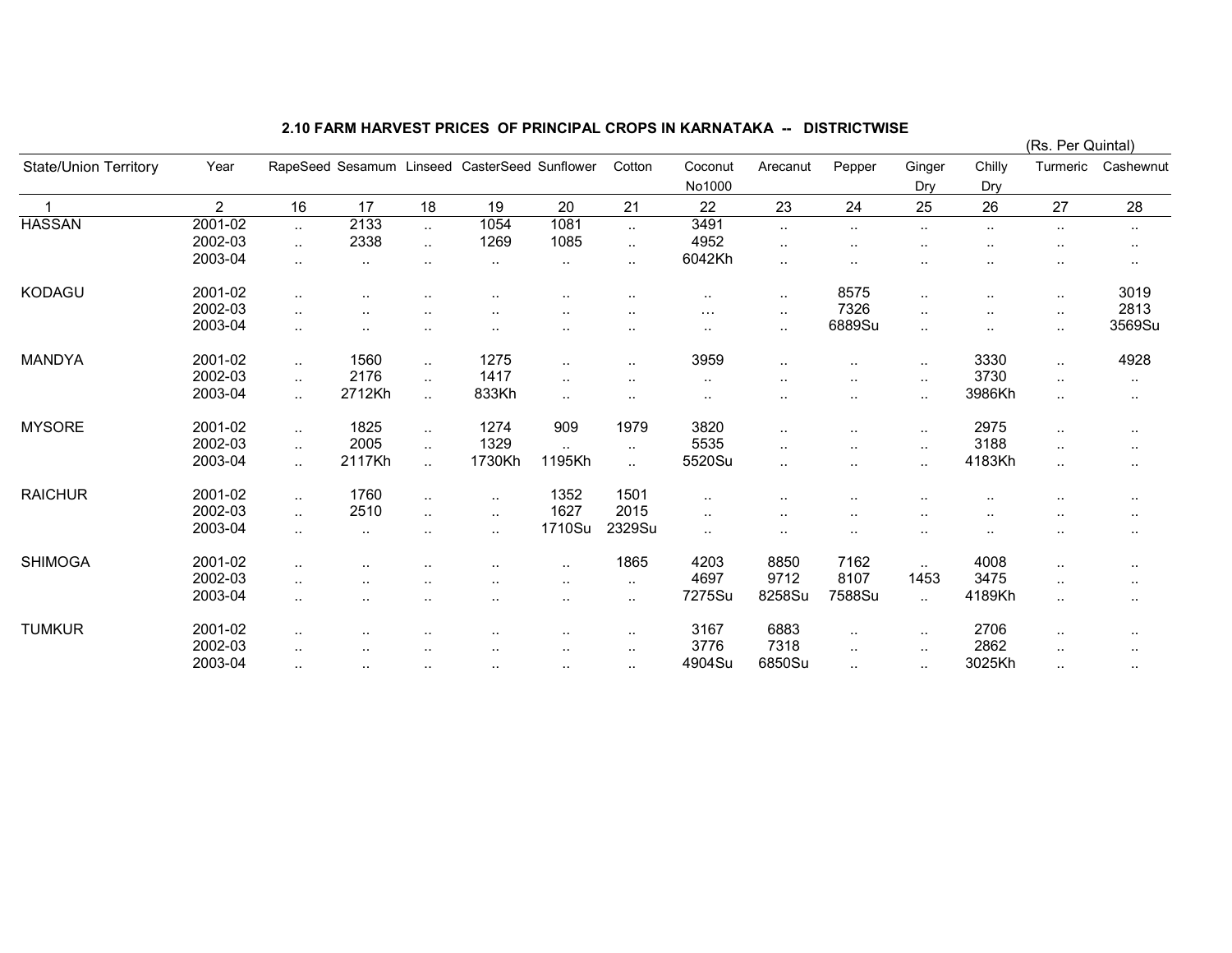|                              |                |                      |                      |                      |                                               |           |               |                      |           |                      |                      |                      |                      | (Rs. Per Quintal) |  |  |
|------------------------------|----------------|----------------------|----------------------|----------------------|-----------------------------------------------|-----------|---------------|----------------------|-----------|----------------------|----------------------|----------------------|----------------------|-------------------|--|--|
| <b>State/Union Territory</b> | Year           |                      |                      |                      | RapeSeed Sesamum Linseed CasterSeed Sunflower |           | Cotton        | Coconut<br>No1000    | Arecanut  | Pepper               | Ginger<br>Dry        | Chilly<br>Dry        | Turmeric             | Cashewnut         |  |  |
| $\mathbf 1$                  | $\overline{2}$ | 16                   | 17                   | 18                   | 19                                            | 20        | 21            | 22                   | 23        | 24                   | 25                   | 26                   | 27                   | 28                |  |  |
| <b>NORTH KANNADA</b>         | 2001-02        | $\ddotsc$            | $\sim$               | $\cdot$ .            | $\ldots$                                      | $\sim$    | $\sim$        | $\sim$               | $\cdot$ . | $\cdot$ .            | $\ddotsc$            | $\sim$               | $\cdot$ .            | $\sim$            |  |  |
|                              | 2002-03        | $\cdot$ .            |                      |                      |                                               | $\ddotsc$ |               | 5663                 | 7458      | 8002                 | $\ddotsc$            | ٠.                   | $\ldots$             | 2963              |  |  |
|                              | 2003-04        | $\sim$               |                      |                      |                                               |           |               | $\sim$               | $\cdot$ . |                      |                      |                      | $\cdot$ .            | $\cdot$ .         |  |  |
| <b>KOLAR</b>                 | 2001-02        | $\cdot$ .            | ٠.                   |                      |                                               | $\ddotsc$ |               |                      |           |                      |                      | ٠.                   | $\cdot$ .            | $\sim$            |  |  |
|                              | 2002-03        | $\ddot{\phantom{a}}$ |                      |                      |                                               |           |               |                      |           |                      |                      |                      |                      | ٠.                |  |  |
|                              | 2003-04        | $\ddotsc$            |                      |                      |                                               | $\ddotsc$ | $\sim$        | 7147Su               | 5215Su    |                      |                      |                      | ٠.                   | $\cdots$          |  |  |
| <b>UDUPI</b>                 | 2001-02        | $\ddot{\phantom{a}}$ |                      |                      |                                               |           | $\ddotsc$     | 4558                 | 4037      | $\ddotsc$            | $\ddotsc$            | 4325                 | $\cdot$ .            | 3037              |  |  |
|                              | 2002-03        | $\cdot$ .            |                      |                      |                                               |           |               | 5321                 | 5208      | $\ddot{\phantom{a}}$ | $\ddotsc$            | 5192                 | $\cdot$ .            | 3069              |  |  |
|                              | 2003-04        | $\ddotsc$            |                      |                      |                                               | $\cdot$ . | $\ddotsc$     | 6565Su               | 5213Su    | $\ddotsc$            | $\ddot{\phantom{a}}$ | 4515Su               | $\ddotsc$            | 3138Su            |  |  |
| <b>KOPPAL</b>                | 2001-02        | $\ddotsc$            | 1930                 | 1370                 | 801                                           | 1377      | $\sim$ $\sim$ |                      |           |                      |                      |                      |                      |                   |  |  |
|                              | 2002-03        | $\ddotsc$            | 2284                 | 1802                 | 1281                                          | 1494      | 1925          |                      |           |                      |                      |                      |                      |                   |  |  |
|                              | 2003-04        | $\ddotsc$            | 2895Kh               | 1775Rb               | 1407Kh                                        | 1525Kh    | 1849Su        |                      |           |                      |                      |                      | $\ddot{\phantom{1}}$ | $\cdot$ .         |  |  |
| <b>HAVERI</b>                | 2001-02        | $\ddotsc$            | $\ddot{\phantom{a}}$ | 903                  | $\ddot{\phantom{a}}$                          | 1325      | 1709          | $\ddot{\phantom{a}}$ |           |                      | $\ddotsc$            | $\cdot$ .            | ٠.                   | $\cdot$ .         |  |  |
|                              | 2002-03        | $\sim$               | $\ddot{\phantom{a}}$ | ٠.                   | $\cdot$ .                                     | 1485      | 2047          |                      |           |                      | $\sim$               | 3936                 | $\sim$ $\sim$        | $\sim$            |  |  |
|                              | 2003-04        | $\cdot$ .            | ٠.                   | $\cdot$ .            | $\ddotsc$                                     | 1667Su    | 2237Su        |                      |           |                      | $\ddot{\phantom{1}}$ | 3652Kh               | $\cdot$ .            | $\cdot$ .         |  |  |
| <b>GADAG</b>                 | 2001-02        | $\ddotsc$            | 1663                 | 1357                 | $\ddotsc$                                     | 1460      | 1570          |                      |           |                      |                      | 2645                 | $\ddot{\phantom{0}}$ | $\ldots$          |  |  |
|                              | 2002-03        | $\ddotsc$            | 2310                 | $\ddotsc$            | 1433                                          | 1564      | 2139          |                      |           |                      | $\ddot{\phantom{a}}$ | 2926                 | $\ddotsc$            | $\cdots$          |  |  |
|                              | 2003-04        | $\ddotsc$            | 2546Kh               | $\ddotsc$            | 1345Kh                                        | 1621Rb    | 2153Su        | $\ddotsc$            |           |                      | $\ddot{\phantom{a}}$ | 4756Kh               | $\ddotsc$            | $\cdots$          |  |  |
| <b>DAVANGERE</b>             | 2001-02        | $\ddot{\phantom{a}}$ |                      |                      |                                               | 1612      | 1441          | $\sim$               |           |                      | $\ddotsc$            | $\sim$               | ٠.                   | $\cdots$          |  |  |
|                              | 2002-03        | $\ddotsc$            |                      |                      |                                               | 1647      | 2029          | 3844                 | 8638      |                      | $\ddotsc$            | 3366                 | $\cdot$ .            | $\sim$            |  |  |
|                              | 2003-04        | $\ddotsc$            | $\ddotsc$            | $\ddotsc$            | $\ldots$                                      | 1629Kh    | 2169Su        | $\ddotsc$            | 8381Su    | $\ddot{\phantom{a}}$ | $\ddot{\phantom{a}}$ | $\sim$               | $\ldots$             | $\sim$            |  |  |
| CHAMRAJNAGAR                 | 2001-02        | $\ddotsc$            | 1308                 | $\ddot{\phantom{a}}$ | $\cdot$ .                                     | 1229      | 1938          | $\sim$               | 3499      | $\cdot$ .            | $\ddotsc$            | 3088                 | 1719                 | $\ldots$          |  |  |
|                              | 2002-03        | $\sim$               |                      | $\cdot$ .            |                                               | 1575      | 1579          | 2854                 | $\ddotsc$ |                      | $\ddotsc$            | $\ddot{\phantom{a}}$ | 1851                 | $\sim$            |  |  |
|                              | 2003-04        | $\ddotsc$            | 2578Kh               | $\ddotsc$            | 1350Kh                                        | 1374Kh    | 1637Su        | 4943Su               | $\ddotsc$ |                      | $\cdot$ .            | 3938Su               | 2196Su               | $\sim$            |  |  |